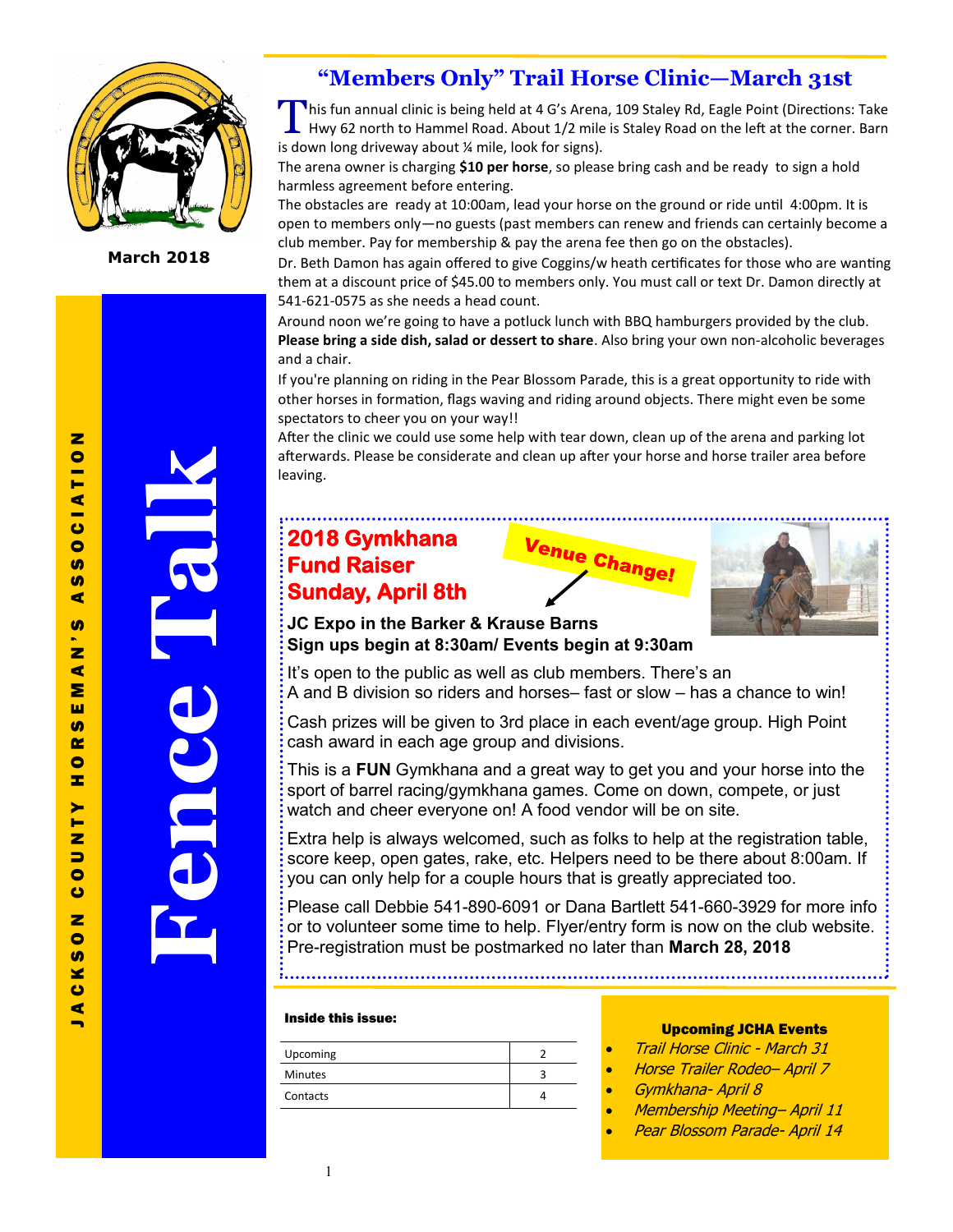### **Date: April 11, 2018**

Doors Open 6:30pm Meeting 7:00pm

**Place:** I.O.O.F. Hall

1129 Hazel Street, Central Point

### Refreshments provided by: **Carol Dombrowsky & Judy Klein**

Door Prize provided by:

**Penney Reed**

### **Youth Sponsorship Program**

**April 1st is the deadline** to apply for this years sponsorship and **April 11th** will be the last meeting to do an oral presentation to the membership towards a portion of the annual \$1,500 awarded to eligible youth.

Requirement information with an application is available on the JCHA website. Please help spread the word to youth, ages 13-18 that are involved in an equine activity in the Rogue Valley, that they are welcome to join JCHA and apply for the sponsorship.

Contact Debbie Davenport if you have any questions regarding the program.

### **"Members Only" Horse Trailer Rodeo IITR Trucking School, 6061 Hwy 62, Central Point April 7th, Starts at 10:ooam**

**Instructors Corey Resh & L. Ray will again share techniques in backing and parking your truck & horse trailer like a pro! Please bring the truck & clean empty horse trailer you are most familiar with.** 

**Bruce House will offer safety checks of horse trailers such as floor safety, tire wear, brakes, bearings. Call Bruce House at 541-690-6375 to sign up and attend!** 

 $~\sim$  **What's Happening**  $\sim$  JCHA Board meetings– The 2018 board has decided to curtail monthly board meetings and will converse thru emails unless a board meeting board meetings and will converse thru emails unless a board meeting is deemed necessary, then a date/place will be announced.

> **FYI: The password to access the "Members Only" area on www.ridejcha.com website has been changed! To access the members only area, type in: jcha2018**

### **2018 JCHA Club Campouts**

**We have many campouts planned again this year! Check out the following dates and places to make your plans now! More info soon……**

**May 25-28 Crescent City, CA Campout June 15-17 Willow Prairie Campout July 6-8 Lily Glen Campout July 27-29 Quinn Meadows Campout Aug 12-Sept 3 Crescent City, CA Campout**

## Classified Ad…..

**ISO:** Lesson horse, suitable for older kids as well as adults. Must be good on the longe line to be a fit for my lesson program. Lease options considered if you are not ready to sell your beloved horse but would like continued training. Please contact Dagmar Realini 541-210-4820

# **Pear Blossom Parade!!**

**April 14th, Downtown Medford.**

This year's parade theme is: "Timeless Treasure, People and Places".



Come out and be a part of this great

fun family friendly parade and show your support for JCHA in this event with the group or wave from the sidewalks.

We need more members to ride their horse, ride in the truck or walk along the parade route with riders!! The parade begins at 11:00am, but you need to be at the staging area on Clark Street before 9:00am for ease of parking, get your horse ready, then lined up by 10:00am.

### **Required parade attire is club logoed gold t-shirt or sweatshirt, jeans & heeled boots**. *Riders 12 and under must wear a helmet.*

Riders will use the provided club saddle sashes, saddle pad covers and leg wraps.

Call Karen House 541-538-9393 to let her know your attending!!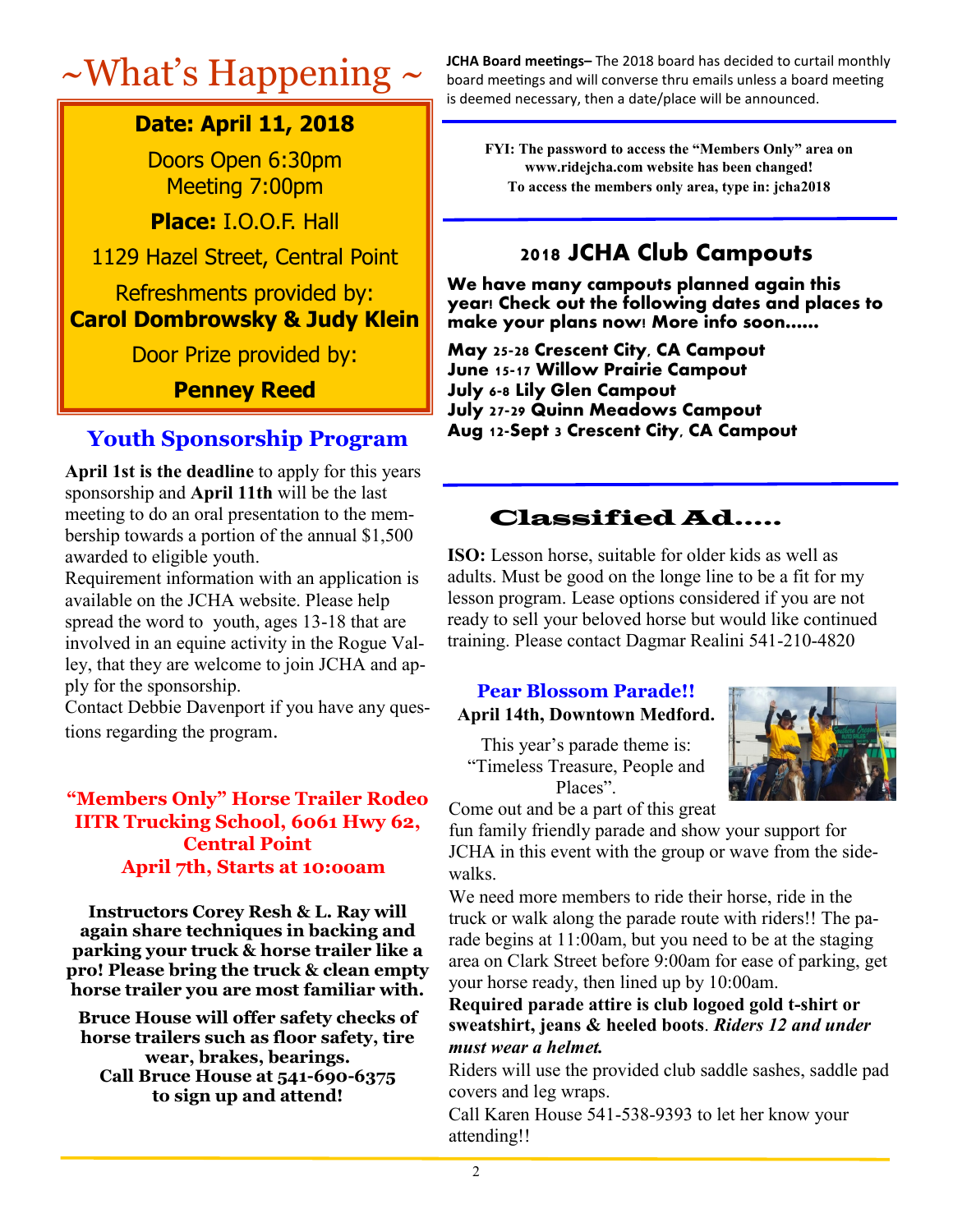### **JCHA Monthly Meeting Minutes - March 14, 2018 Submitted by Debbie Davenport**

President Karen House call the meeting to order at 7:00pm. Thanks to Meloney Robles for refreshments and door prize, Bruce House for refreshments and Karen House for another door prize.

**Roll Call of the Board** - The board members were all present.

Introduction of new members and guests- Lorraine and Dennis Rauls want to rejoin, they were members years ago. Terri Weaver just joined. She has an appy mare.

**February Minutes** - Debbie asked if everyone had read the minutes and if there were any questions. Motion was made and approved to accept the minutes as printed.

**Treasurers Report** - Bruce stated the monthly income was \$904, expenses were \$378.50, leaving a checking balance of \$7203.64, cash on hand \$25, Joann Poole Fund \$1780.65 for a total balance of \$9,009.29. Motion was made and approved to accept the report as read. No other club bills were presented.

**Sunshine Report** - Carol said she sent a card to Laura Woolley's significant other, Mike. She also said she was happy and surprised to receive a card from the club (Karen) for her birthday!

**Ride JCHA Report**- Sharon Sandoval earned her 25 & 50 hour patches and awards, Chloe Evans earned her 25 hour patch and award.

**Junior Report** - Jordawn reported the next high school equestrian meet is March 16-18 at the Expo. She encouraged everyone to come down and watch.

#### **JCHA Event Planning:**

**Members only Trail Horse Clinic** - Set for March 31 at 4G's Arena in Eagle Point. You must be a member to participate. Cost is \$10 per horse paid to the arena owner, time 10:00am to about 4:00pm. There will be a potluck lunch around noon. Dr Beth Damon will be on hand to do Coggins and health certificates for \$45 per horse. Call or text Beth directly at 541-621-0575 if you wish to have this done. She needs a head count.

**Members only Horse Trailer Rodeo** – April 7<sup>th</sup> at the ITTR truck school in White City. Please sign up on the sheet if you plan to attend. Begins at 10:00am and will end when all are done practicing backing up and having trailers inspected so please be there on time at 10:00am.

**Spring Gymkhana** – Debbie announced everything is a go for the gymkhana on April 8<sup>th</sup>. A signup sheet is available for members willing to help. Co-chaired by Debbie D and Dana B. Flyers are available. The new timers have arrived and will be tested out at the trail horse clinic.

**Pear Blossom Parade** - Parade is on April 14<sup>th</sup> in Medford. Sign up sheet at the table for anyone wanting to ride, walk, carry banners, etc. Amanda Anderson will bring her truck to decorate. Everyone must wear the club colors - gold shirt. Be at the staging area on Clark St at 9:00am. If you wish to participate contact Karen House.

#### **Old Business:**

**Youth Sponsorship Program** – Debbie announced there has only been one application so far, Jordawn Green. Applicants have until April  $1<sup>st</sup>$  to apply. Jordawn gave her presentation – told about what she does on the Crater equestrian team, her goals, and how the sponsorship money would help her participate in all the activities. She will also know soon if she gets to compete at the state championships. With all her activities, school is still her  $1<sup>st</sup>$  priority. She has a 4.0 GPA. She hopes to go to UC Davis. What she gets out of equine activities – spend time with her horse, further her equestrian skills, keep her and her horse active and quality time spent with teammates.

**Field Representative Position Open** – Karen noted the position is still open if there are any volunteers. Judy Klein said she would be willing to do it. Judy also brought some information about the Ashland Watershed trails above Lithia Park. There are bike, hike and equestrian trails. These are pretty crowded, as is the parking area, on the weekends, but weekdays are best for horses. Maps are available online. The trails do have pretty steep switchbacks and side slopes. Also, Karen Matheny said she got a call from the city about use of Prescott Park, they didn't think the equestrians were using it much, but according to some club members they are riding up there a lot. Karen will convey this to the city.

#### **New Business:**

**Emergency Travel Assist Call List Update –** Each year we update the call list of members who are willing to help another member in the case of an emergency. If you would like to be on the list, or need to update your information please fill out one of the forms Karen has available up front.

**Update Yellow Pages** – If you have a business and would like to be in our club Yellow Pages, please fill out the form and you will be added. This is available on the club website, so if you need work done, check the Yellow Pages and see if you can hire a club member.

**Drawings**: Door prize winners were Cathy Skiles, Ernie Boggs, Laurie Fox, Amanda Anderson and Kyla Lawrence. The Buckaroo Drawing worth \$20 – name drawn was Heather Mauck, but she was not present. Drawing next month will be \$40. **Adjournment**: Meeting adjourned at 7:55pm.